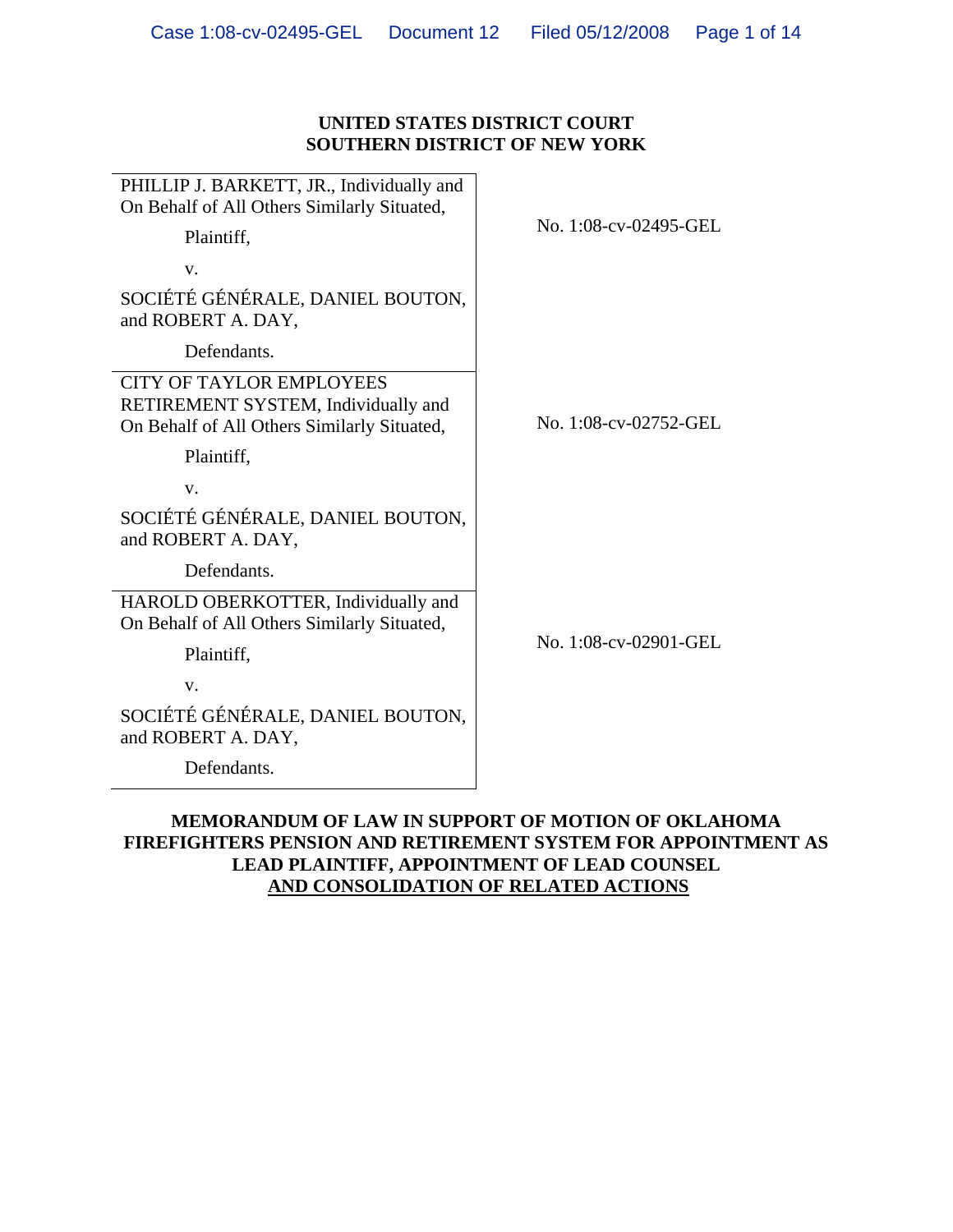# **TABLE OF CONTENTS**

# **Page**

| $\mathbf{I}$ . |           |                                                                    |  |  |
|----------------|-----------|--------------------------------------------------------------------|--|--|
| Π.             |           |                                                                    |  |  |
| III.           |           |                                                                    |  |  |
|                | A.        | Oklahoma Satisfies the Procedural Requirements For Appointment as  |  |  |
|                | <b>B.</b> | Oklahoma Satisfies the Legal Prerequisites For Appointment as Lead |  |  |
|                |           | Oklahoma is Presumptively the Most Adequate Plaintiff 4<br>1.      |  |  |
|                |           | 2.                                                                 |  |  |
|                | $C$ .     |                                                                    |  |  |
|                | D.        |                                                                    |  |  |
|                |           |                                                                    |  |  |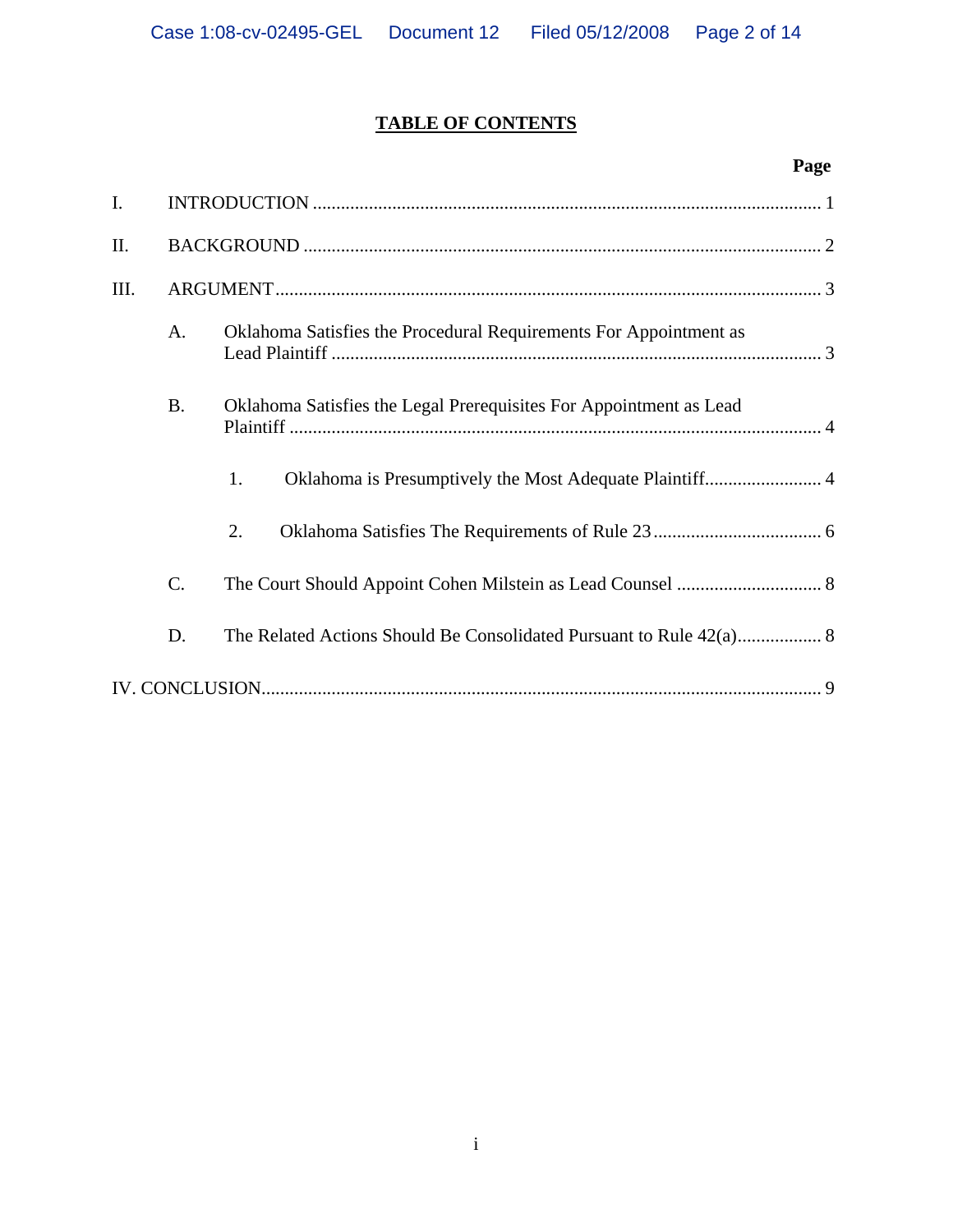# **TABLE OF AUTHORITIES**

| <b>CASES</b>                                                 | Page(s) |
|--------------------------------------------------------------|---------|
|                                                              |         |
| Albert Fadem Trust v. Citigroup Inc.,                        |         |
| Chisholm v. Transouth Fin. Corp.,                            |         |
| Fields v. Biomatrix, Inc.,                                   |         |
| Hargett v. Alley Fed. Sav. Bank,                             |         |
| Hevesi v. Citigroup Inc.,                                    |         |
| In re Cendant Corp. Sec. Litig.,                             |         |
| In re Crayfish Co. Sec. Litig.,                              |         |
| In re Drexel Burnham Lambert Group, Inc.,                    |         |
| In re Elan Corp. Sec. Litig.,                                |         |
| In re Olsten Corp. Sec. Litig.,                              |         |
| Internet Law Library, Inc. v. Southridge Capital Mgmt., LLC, |         |
| Miller v. United States Postal Serv.,                        |         |
| Primavera Familienstiftgung v. Askin,                        |         |
| Weltz v. Lee,                                                |         |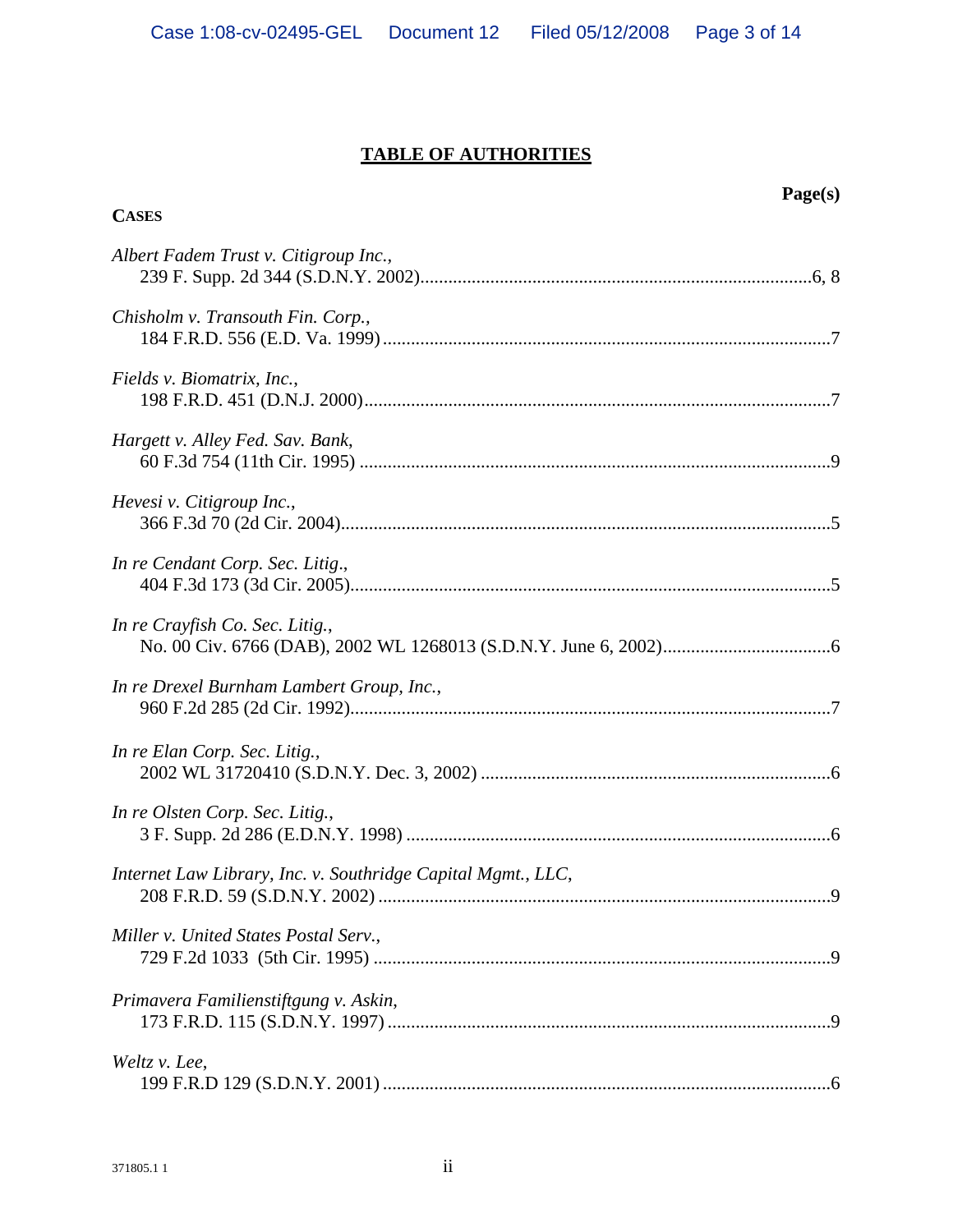# STATUTES AND OTHER AUTHORITIES

| H.R. Conf. Rep. No. 104-369, 104th Cong. (1st Sess. 1995), reprinted in 1995 |  |
|------------------------------------------------------------------------------|--|
|                                                                              |  |
|                                                                              |  |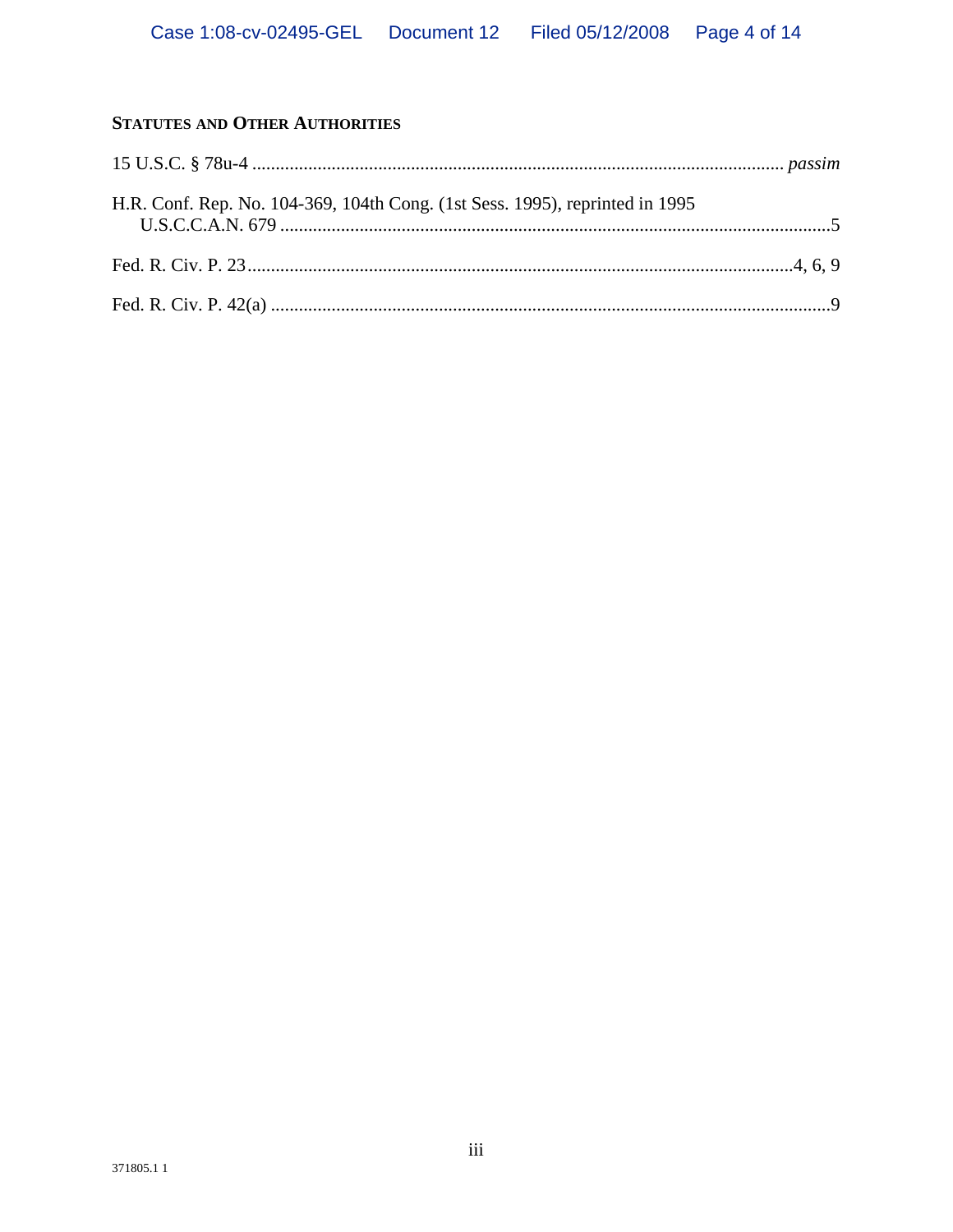## **I. INTRODUCTION**

Pursuant to Section 21D(a)(3)(B) of the Securities and Exchange Act of 1934 (the "Exchange Act"), as amended by the Private Securities Litigation Reform Act of 1995 ("PSLRA"), 15 U.S.C. § 78u-4(a)(3)(B), and for the reasons set forth below, Oklahoma Firefighters Pension and Retirement System ("Oklahoma") respectfully moves this Court for an Order appointing it Lead Plaintiff on behalf of itself and all purchasers of American Depository Receipts ("ADRs") of Société Générale ("SocGen"), traded on the over the counter market, and all U.S. purchasers of SocGen's shares on overseas exchanges, between August 1, 2005 and January 23, 2008, inclusive (the "Class Period"). Oklahoma also seeks appointment of the law firm of Cohen, Milstein, Hausfeld & Toll, P.L.L.C. ("Cohen Milstein") as Lead Counsel and the consolidation of all related actions.

On March 12, 2008, Cohen Milstein filed the first complaint against SocGen on behalf of plaintiff Phillip J. Barnett, Jr. Since then, at least two additional complaints have been filed in this Court against SocGen for violations of Sections 10(b) and 20(a) of the Exchange Act and Rule 10b-5. These complaints (the "Related Actions") are predicated on SocGen's statements regarding its activities and exposure in the subprime mortgage markets, and its lack of sufficient controls and failure to act on information it had regarding the highly irregular and unauthorized trades by its Delta One derivative trading desk, handled by junior trader Jerome Kerviel.

Oklahoma suffered losses<sup>1</sup> of approximately  $\epsilon$ 1,157,000 during the Class Period as a result of Defendants' misleading conduct. Oklahoma is unaware at this time of any other movant

<u>.</u>

 $<sup>1</sup>$  The losses suffered by Oklahoma, as detailed herein, are not the same as legally compensable</sup> damages, measurement of which is often a complex legal question that generally cannot be determined at this stage of the litigation. The approximate losses can, however, be determined from the executed certification required under Section 21D of the Exchange Act and based upon reference to information concerning the market for SocGen securities. *See* Declaration of Elizabeth A. Berney in Support of Motion of Oklahoma ("Berney Decl.") at Ex. B.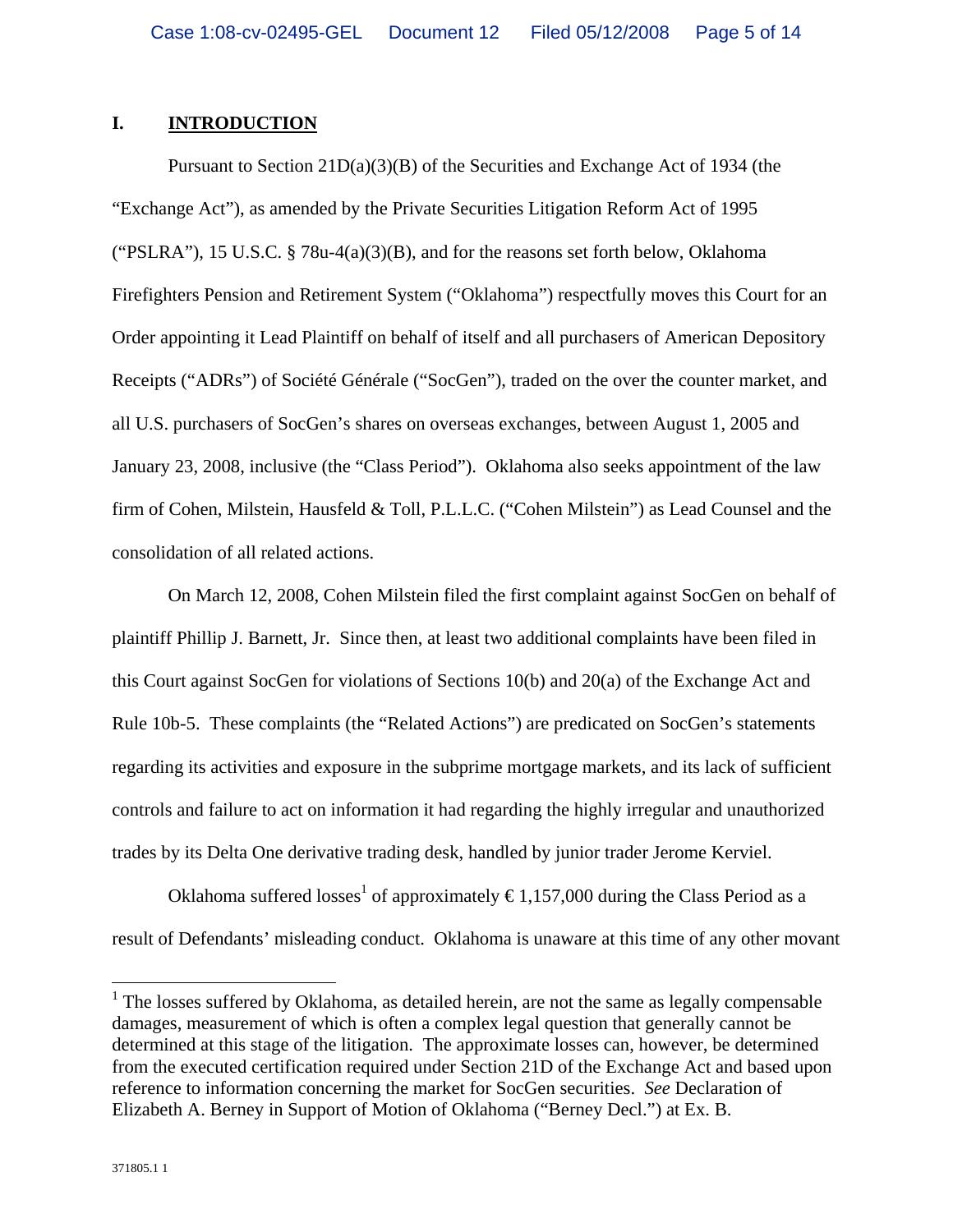with a greater loss. Thus, under Section 21D of the Exchange Act, Oklahoma is presumptively the "most adequate plaintiff" and should be appointed as lead plaintiff because it has "the largest financial interest in the relief sought by [the] class." 15 U.S.C.  $\S 78u-4(a)(3)(B)(iii)(I)(bb)$ . Oklahoma is represented in this action by Cohen Milstein, which is seeking appointment as lead counsel and is eminently qualified to prosecute securities class action claims such as this one.

## **II. BACKGROUND**

The Related Actions allege that SocGen and certain of its officers (collectively,

"Defendants") violated the Securities and Exchange Act of 1934 as a result of Defendants' false and misleading statements and omissions, which artificially inflated the price of SocGen's stock during the Class Period, causing harm to SocGen's investors.

Specifically, the Related Actions allege that during the class period, SocGen:

- made false and misleading statements and concealed material adverse information regarding SocGen's exposure to subprime loans, collateralized debt obligations ("CDOs") and SocGen's internal controls;
- falsely touted SocGen's conservative management, risk control, and expertise in risk analysis and structured finance, including CDO vehicles;
- misled investors by announcing that it had "very little exposure" to the subprime segment; and
- ignored or failed to act upon numerous alerts which should have led to the uncovering of Jerome Kerviel's massive irregular trading activity from 2005 through early 2008.

The result of this fraudulent activity was that SocGen had to take write downs of close to

\$4 billion relating to the subprime market, and \$7 billion in losses due to the highly risky and

irregular trading by Kerviel, which caused a dramatic drop in share price and significant losses to

investors.

Two weeks before the billions of dollars of SocGen's trading and subprime-related losses

were revealed to the public, the top SocGen U.S. executive and a board member, defendant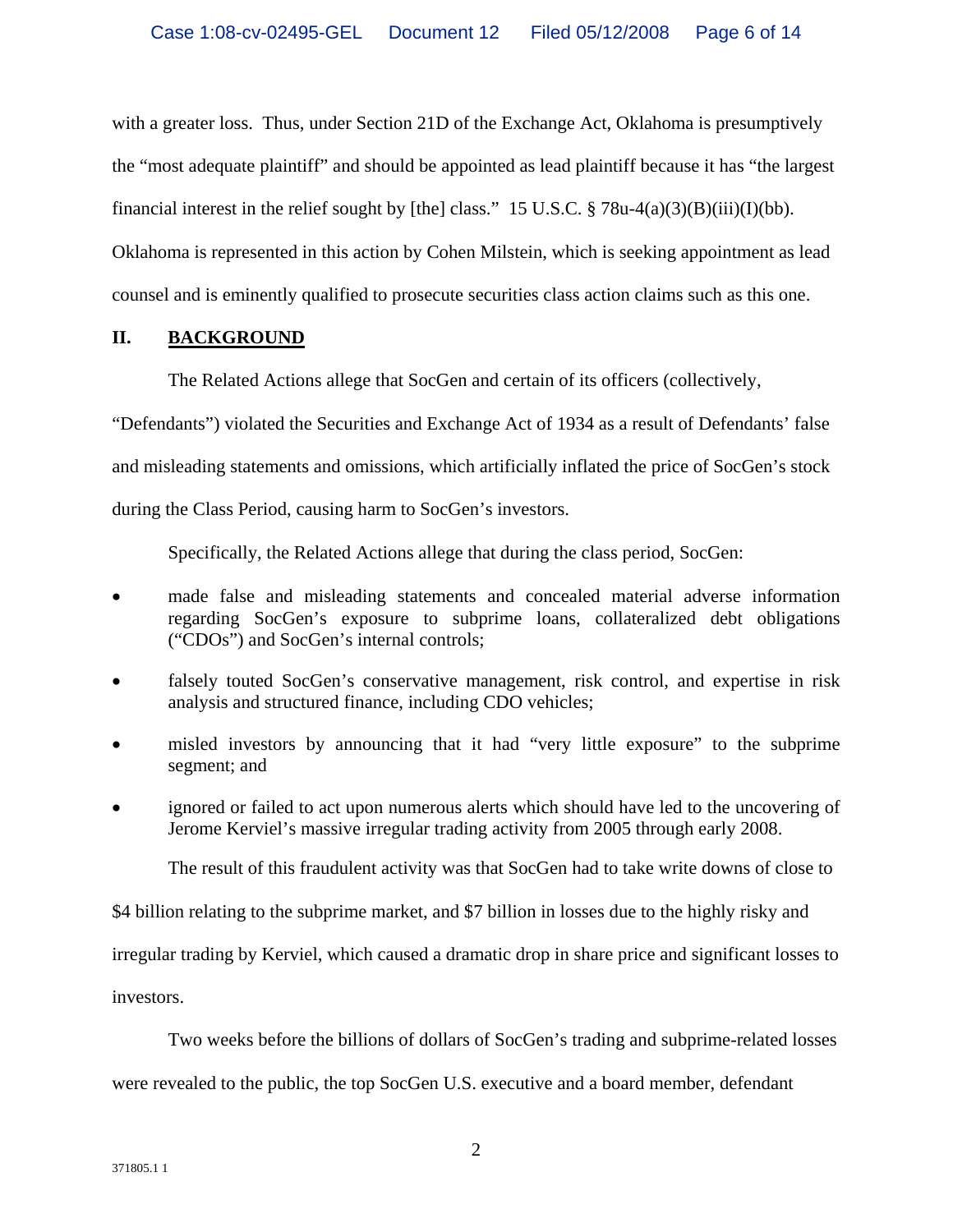Robert A. Day, and foundations related to Mr. Day, sold off millions of shares of their SocGen stock at artificially inflated prices, for proceeds of more than \$140 million ( $\bigoplus$ 5 million). In addition, Day sold an additional 500,000 shares of SocGen securities on January 18, 2008, just days before the public revelations of the fraud alleged in the Related Actions, bringing the total insider sales by Day and two foundations linked to him to approximately \$206 million. These sales are now the subject of investigations by the U.S. Department of Justice, the U.S. Securities and Exchange Commission, and French market regulators.

#### **III. ARGUMENT**

As discussed below, Oklahoma satisfies each of the requirements of the PSLRA and is therefore qualified for appointment as Lead Plaintiff. Additionally, Oklahoma seeks appointment of Cohen Milstein as Lead Counsel for the Class.

# **A. Oklahoma Satisfies the Procedural Requirements For Appointment as Lead Plaintiff**

Section 21D of the Exchange Act, 15 U.S.C. § 78u-4, establishes a procedure for the appointment of a lead plaintiff in "each private action arising under the [Securities Act or Exchange Act] that is brought as a plaintiff class action pursuant to the Federal Rules of Civil Procedure." 15 U.S.C.  $\S$  78u-4(a)(1). First, the plaintiff who files the initial action must publish a notice to the class within 20 days of filing the action, informing class members of their right to file a motion for appointment as lead plaintiff. 15 U.S.C. § 78u-4(a)(3)(A)(i). The first such notice here was published by Cohen Milstein on March 12, 2008 (*see* Berney Decl., Ex. A).

The PSLRA further provides that within 90 days after the publication of the notice of pendency, or as soon as practicable after the actions have been consolidated, the Court shall consider any motion made by a class member and "shall appoint as lead plaintiff the member or members of the purported plaintiff class that the court determines to be most capable of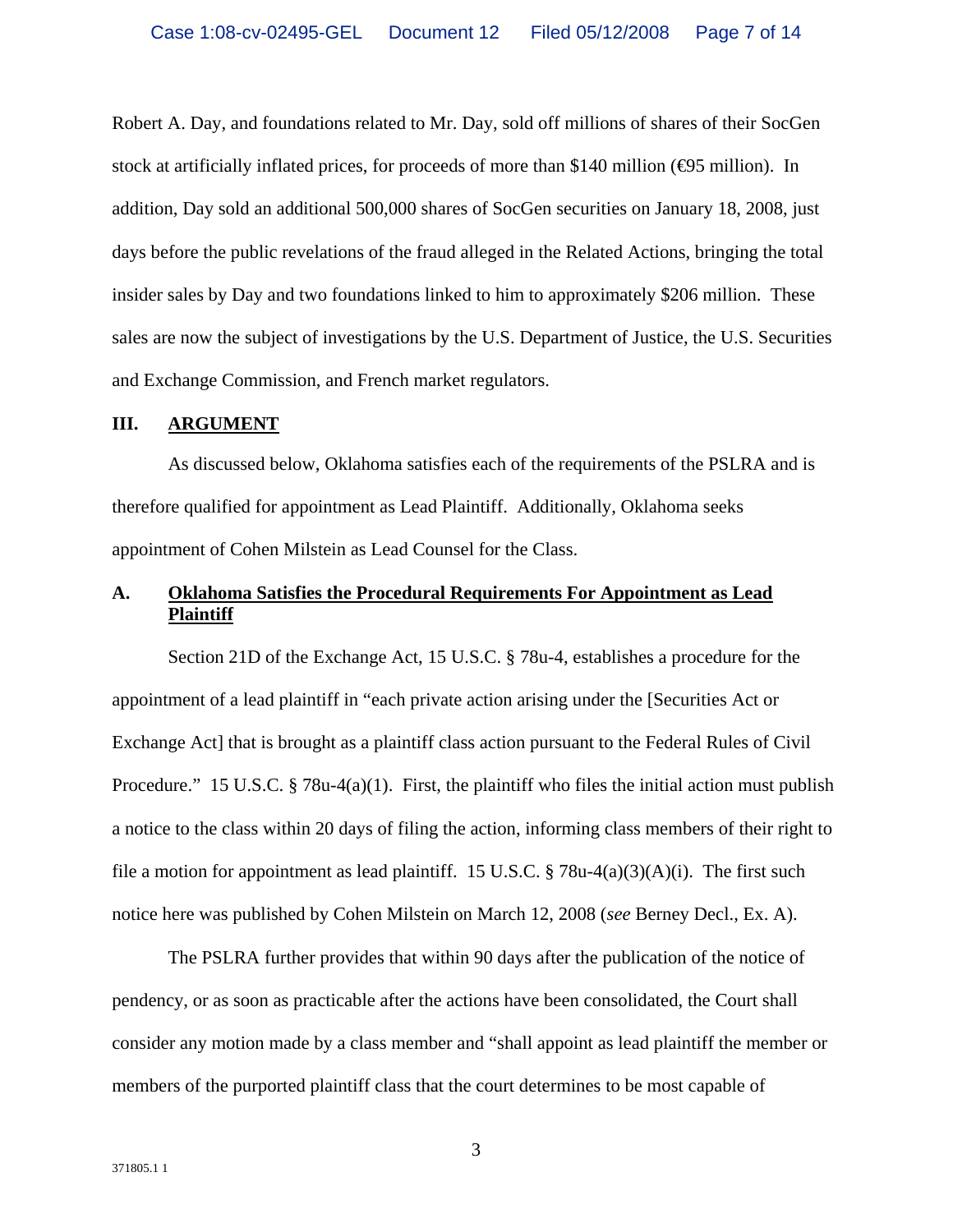adequately representing the interests of class members." 15 U.S.C.  $\S 78u-4(a)(3)(B)(i)$ .

The 60-day time period provided by the PSLRA in which applications for appointment as lead plaintiff must be filed expires on May 12, 2008. Oklahoma has moved within the statutory 60-day time period. The motion contains the required certifications setting forth, *inter alia*, Oklahoma's transactions in SocGen securities during the Class Period, and indicates that Oklahoma has reviewed a complaint filed in the Action and is willing to serve as a representative party on behalf of the Class. *See* Berney Decl., Ex. B. In addition, Oklahoma has selected and retained competent and experienced counsel, as set forth in counsel's resume. *See* Cohen Milstein resume at Berney Decl., Ex. C. As noted in the resume, the firm has developed an excellent reputation for successfully prosecuting federal securities law claims. Cohen Milstein, in fact, extensively researched the facts and developed the theory for the first-filed complaint in this case.

## **B. Oklahoma Satisfies the Legal Prerequisites For Appointment as Lead Plaintiff**

## **1. Oklahoma is Presumptively the Most Adequate Plaintiff**

The PSLRA sets forth procedures for the appointment of a lead plaintiff in class actions brought under the Exchange Act. 15 U.S.C. § 78u-4(a)(1). The PSLRA provides that this Court:

shall appoint as lead plaintiff the member or members of the purported plaintiff class that the court determines to be most capable of adequately representing the interests of class members (hereafter in this paragraph referred to as the "most adequate plaintiff") in accordance with this subparagraph.

15 U.S.C. § 78u-4(a)(3)(B)(i). In adjudicating this motion, the Court must be guided by a presumption that the most adequate plaintiff is the person or group of persons who (a) filed the Complaint or made a motion to serve as lead plaintiff, (b) has the largest financial interest in the relief sought by the class, and (c) otherwise satisfies the requirements of Fed. R. Civ. P. 23 and 15 U.S.C. § 78u-4(a)(3)(B)(iii)(I). This presumption may be rebutted by proof that the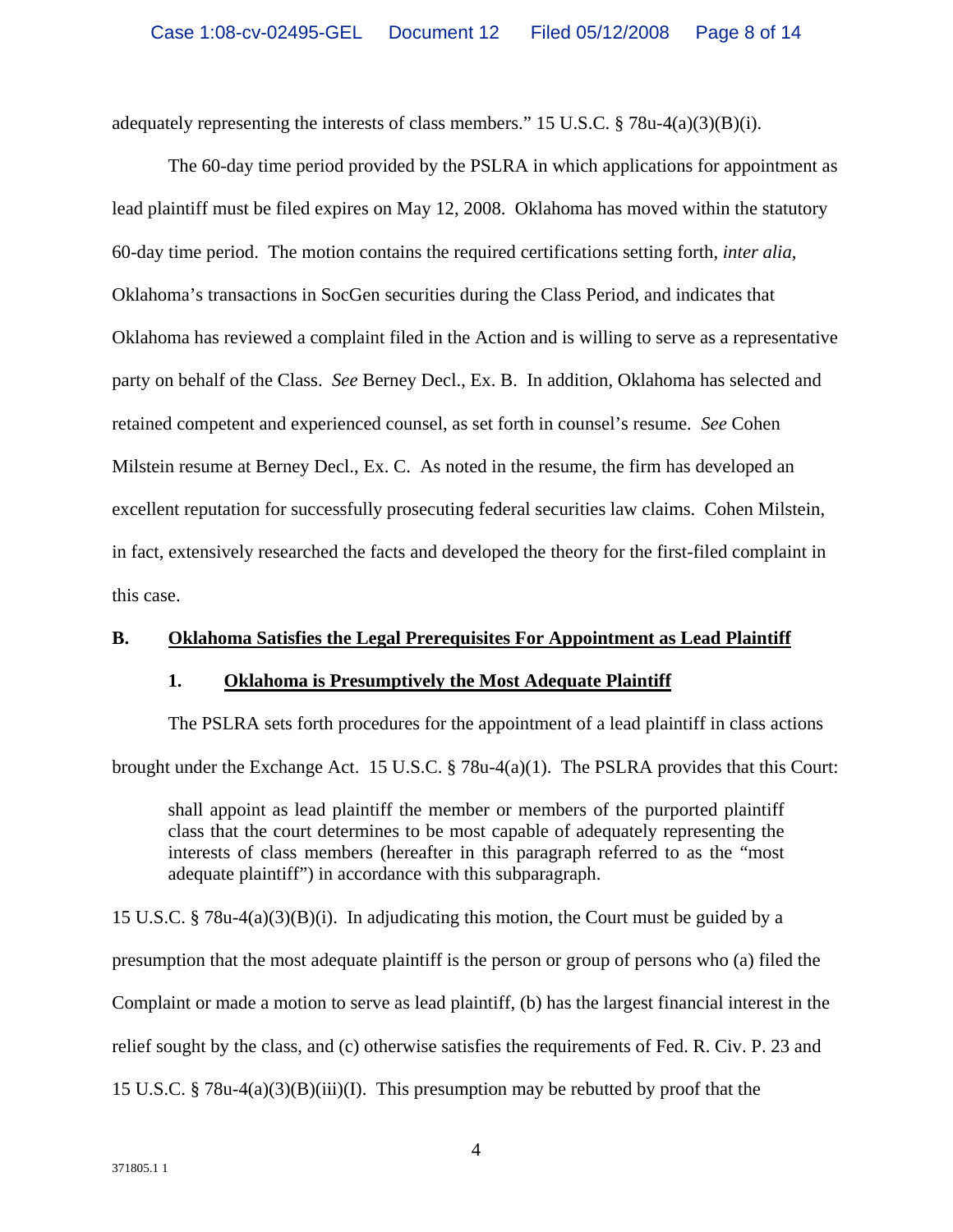presumptively most adequate plaintiff "will not fairly and adequately protect the interests of the class" or "is subject to unique defenses that render such plaintiff incapable of adequately representing the class." 15 U.S.C.  $\frac{6}{9}$  78u-4(a)(3)(B)(iii)(II).

Oklahoma satisfies each of these requirements. During the Class Period, Oklahoma suffered losses of approximately  $\epsilon$ 1,157,000 from its purchase of SocGen securities.<sup>2</sup> Oklahoma believes it has the largest financial interest in the relief sought by the Class. Further, Oklahoma is willing to actively participate in the leadership of this litigation through both personal involvement and consultation with his chosen counsel.

Furthermore, Oklahoma is a sophisticated institutional investor. As such, it is the paradigmatic lead plaintiff envisioned by Congress in its enactment of the PSLRA — a sophisticated institutional investor with real financial interest in the litigation. *See* H.R. Conf. Rep. No. 104-369, at 11, 104th Cong. (1st Sess. 1995), reprinted in 1995 U.S.C.C.A.N. 679, 690 ("increasing the role of institutional investors in class actions will ultimately benefit the class and courts by improving the quality of representation in securities class actions"). *See also Hevesi v. Citigroup Inc.*, 366 F.3d 70, 83 n.13 (2d Cir. 2004) (describing the main purpose of the PSLRA's lead plaintiff provision as "empower[ing] one or several investors with a major stake in the litigation to exercise control over the litigation as a whole") (citations omitted); *In re Cendant Corp. Sec. Litig*., 404 F.3d 173, 180 (3d Cir. 2005) (PSLRA establishes "a paradigm in which the plaintiff with the largest stake in the case, usually a large and sophisticated institution, is accorded the status of lead plaintiff and assigned the right to appoint and duty to monitor lead counsel for the class").

Moreover, because Oklahoma possesses a significant interest in the outcome of this

<sup>&</sup>lt;sup>2</sup> A copy of Oklahoma's certification is attached to the Berney Decl. as Exhibit B.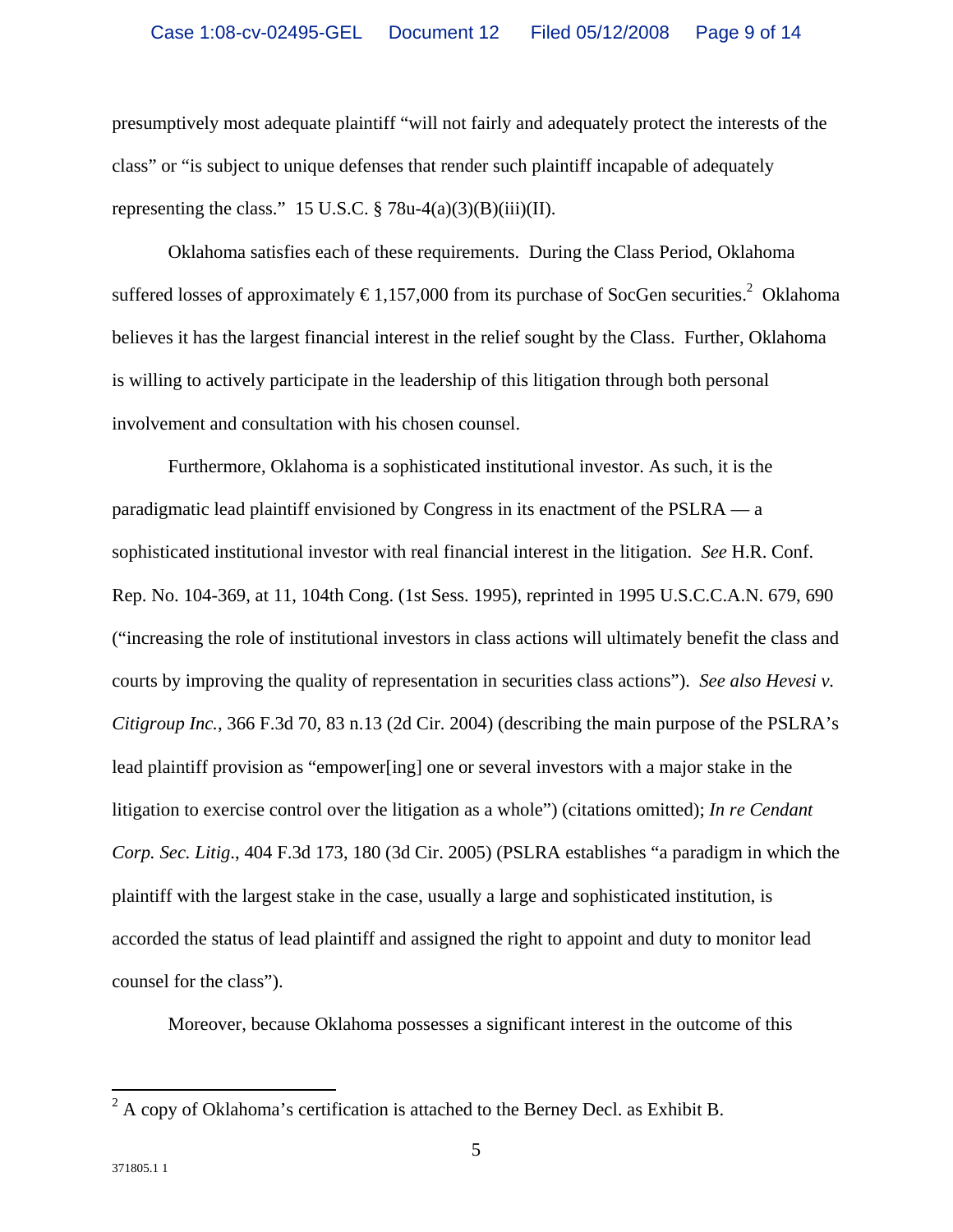litigation, it is presumed to be the "most adequate" plaintiff. 15 U.S.C. § 78u-

 $4(a)(3)(B)(iii)(I)(bb)$ . Oklahoma is both qualified to represent the class and willing to serve as a representative party. In addition, Oklahoma has selected counsel that is highly experienced in prosecuting securities class actions such as this one. Accordingly, Oklahoma satisfies the requirements for appointment as Lead Plaintiff under the PSLRA and the instant motion should be granted.

#### **2. Oklahoma Satisfies The Requirements of Rule 23**

In addition to requiring the lead plaintiff to have the largest financial interest, the PSLRA requires that the lead plaintiff must "otherwise satisf[y] the requirements of Rule 23 of the Federal Rules of Civil Procedure." 15 U.S.C. § 78u-4(a)(3)(B)(iii)(I)(cc). *See also In re Elan Corp. Sec. Litig.,* 2002 WL 31720410, at \*3 (S.D.N.Y. Dec. 3, 2002); *Albert Fadem Trust v. Citigroup Inc.,* 239 F. Supp. 2d 344, 347 (S.D.N.Y. 2002). Rule 23(a) requires that (1) the class be so numerous that joinder of all members is impracticable; (2) there be questions of law or fact common to the class; (3) such claims be typical of those of the class; and (4) the representatives fairly and adequately protect the interests of the class. Fed. R. Civ. P. 23(a). Typicality and adequacy of representation are the only provisions relevant to the determination of lead plaintiff under the PSLRA. *In re Crayfish Co. Sec. Litig.*, No. 00 Civ. 6766 (DAB), 2002 WL 1268013, at \*4 (S.D.N.Y. June 6, 2002) (citing *In re Olsten Corp. Sec. Litig.*, 3 F. Supp. 2d 286, 296 (E.D.N.Y. 1998) and *Weltz v. Lee*, 199 F.R.D 129, 133 (S.D.N.Y. 2001)).

The typicality requirement of Fed. R. Civ. P. 23(a)(3) is satisfied where "the claims or defenses of the representative parties are typical of the claims or defenses of the class." Fed. R. Civ. P.  $23(a)(3)$ . A "claim will meet the typicality requirement if 'each class member's claim arises from the same course of conduct, and each class member makes similar legal arguments to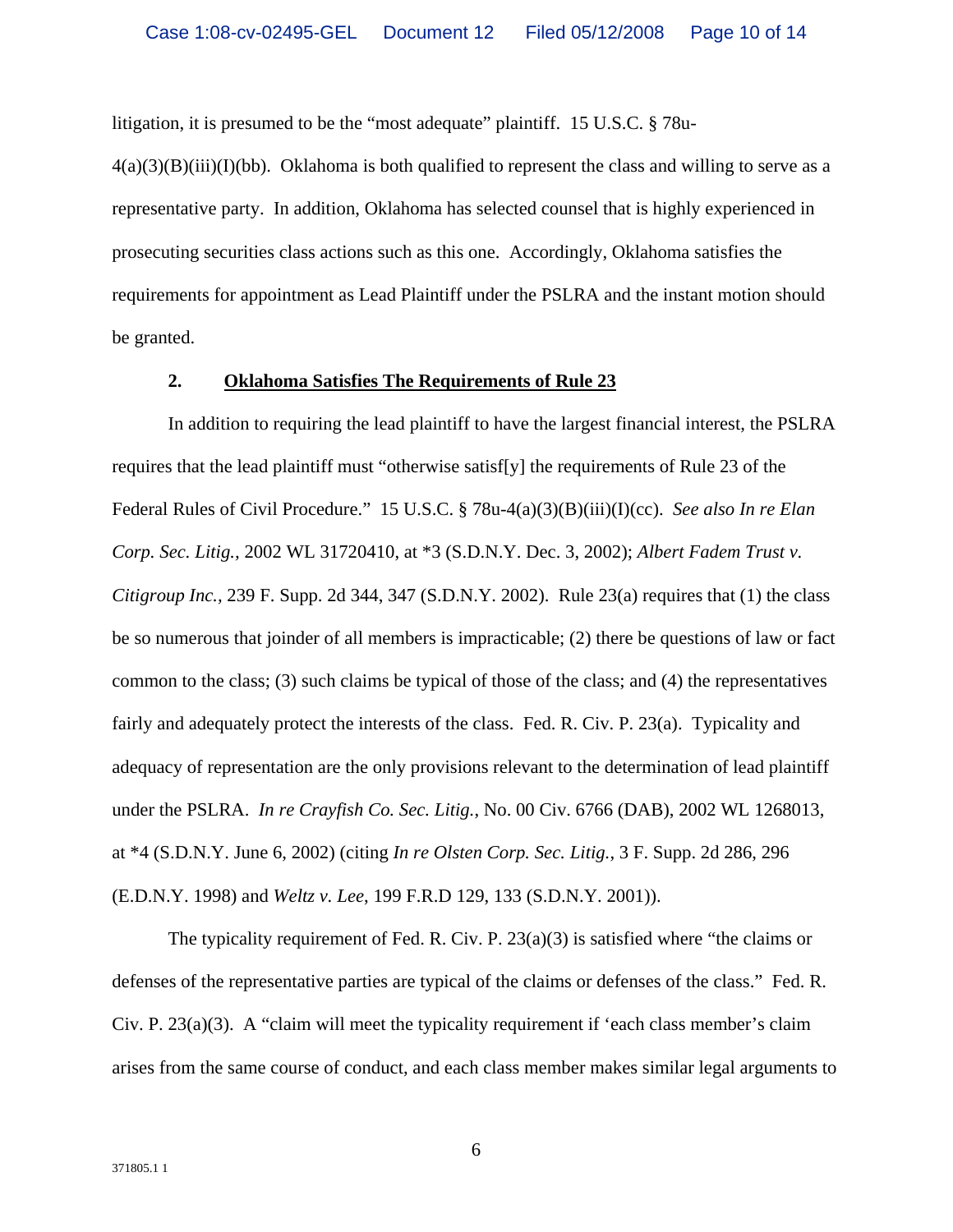prove the defendants' liability.'" *Olsten,* 3 F. Supp. 2d at 296 (quoting *In re Drexel Burnham Lambert Group, Inc.*, 960 F.2d 285, 291 (2d Cir. 1992)); *see also Fields v. Biomatrix, Inc.*, 198 F.R.D. 451, 456 (D.N.J. 2000). The typicality standard is met even where minor distinctions exist. *Id.* As one court noted: "The premise of the typicality requirement is simply stated: as goes the claim of the named plaintiff, so go the claims of the class. Complete identification between the claims constituting each individual action is not required." *Chisholm v. Transouth Fin. Corp.,* 184 F.R.D. 556, 563 (E.D. Va. 1999). The typicality requirement is plainly satisfied in the instant case, where Movant seeks the same relief and advances the same legal theories as other class members.

The adequacy of representation requirement of Rule  $23(a)(4)$  is satisfied where it is established that a representative party "will fairly and adequately protect the interests of the class." Fed. R. Civ. P.  $23(a)(4)$ . Representation is adequate when "(1) class counsel is qualified, experienced and generally able to conduct the litigation; (2) the class members do not have interests that are antagonistic to one another; and (3) the class has a sufficient interest in the outcome of the case to ensure vigorous adequacy." *Weltz*, 199 F.R.D. at 133 (citing *Olsten*, 3 F. Supp. 2d at 296).

Oklahoma is an adequate representative for the class. Oklahoma purchased SocGen securities during the Class Period and, like other putative class members, suffered a loss in the form of the diminution of value in the price of its SocGen securities. Moreover, Oklahoma has retained counsel highly experienced in prosecuting securities class actions vigorously and efficiently, and has timely submitted its choice to the Court for approval pursuant to 15 U.S.C.  $§ 78u-4(a)(3)(B)(v).$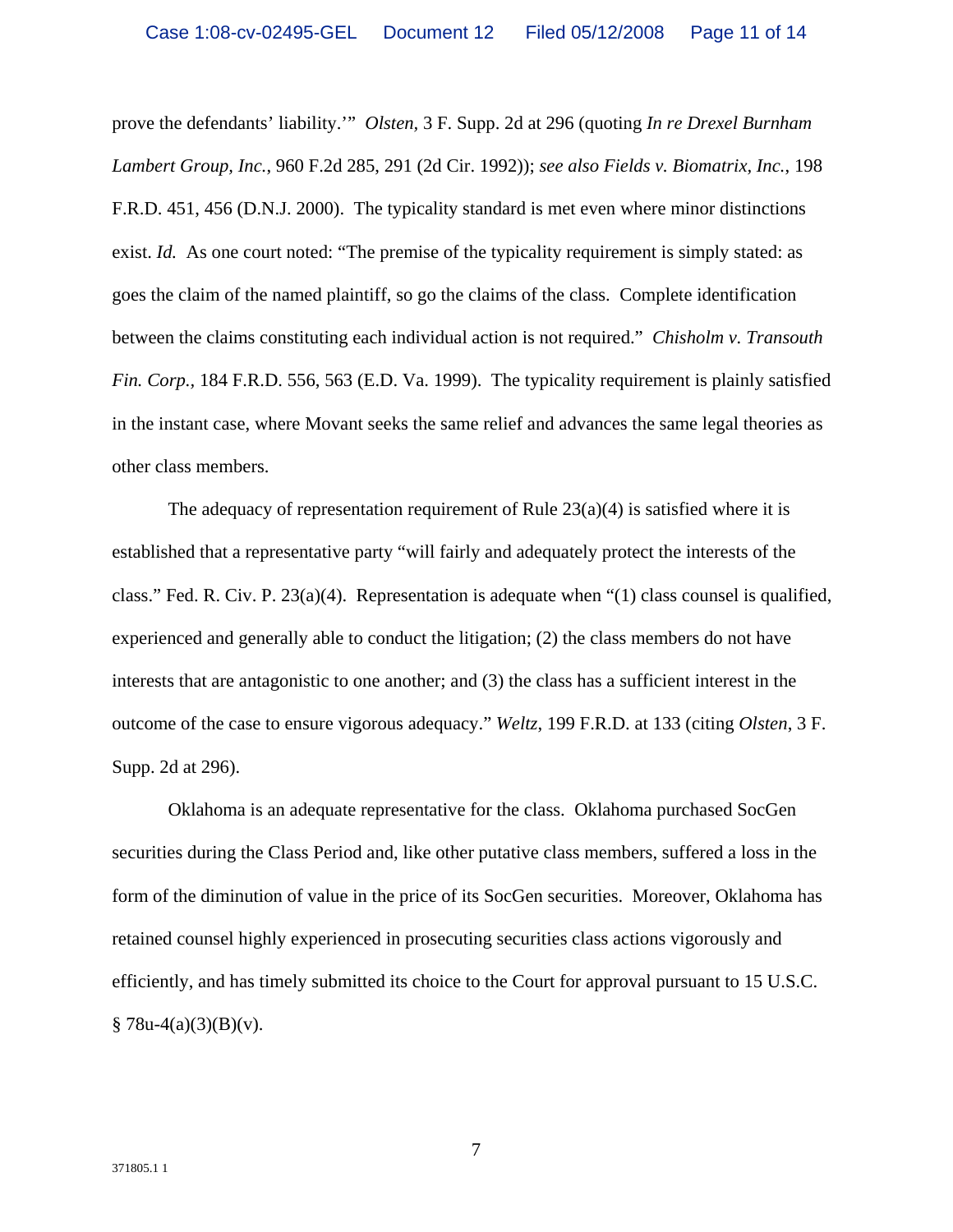# **C. The Court Should Appoint Cohen Milstein as Lead Counsel**

The PSLRA vests authority in the lead plaintiff to select lead counsel, subject to approval by the Court. 15 U.S.C. § 78u-4(a)(3)(B)(v). Thus, a court should not disturb the lead plaintiff's selection of counsel unless such interference is necessary "to protect the interests of the class." 15 U.S.C. § 78u-4(a)(3)(B)(iii)(II)(aa). Oklahoma has selected Cohen Milstein to serve as Lead Counsel, and appointing Cohen Milstein as Lead Counsel would be prudent to protect the interests of the class.

As detailed in its firm resume, $3$  Cohen Milstein has extensive expertise and experience in the field of securities litigation and has successfully prosecuted numerous securities fraud class actions and obtained excellent recoveries on behalf of defrauded investors. Indeed, Cohen Milstein extensively researched the facts and developed the theory for the first complaint filed in this case. Thus, the Court may be confident that the class will receive the highest caliber of legal representation in full compliance with the mandates of the PSLRA. *See* 15 U.S.C. § 78u-4(a)(3)(B)(v); *Albert Fadem Trust*, 239 F. Supp. 2d at 348 (approving as lead counsel law firm with "substantial experience and success in prosecuting securities fraud actions").

#### **D. The Related Actions Should Be Consolidated Pursuant to Rule 42(a)**

Class action shareholder suits are ideally suited for consolidation pursuant to Rule  $42(a)$ . *See Weltz*, 199 F. R.D. at 131. Indeed, "in securities actions where the complaints are based on the same public statements and reports, consolidation is appropriate if there are common questions of law and fact and the parties will not be prejudiced." *Id*.

The Related Actions present virtually identical factual and legal issues, as they all arise out of the same alleged violation of the federal securities laws. Each action has been filed

 $\frac{3}{3}$  A copy of Cohen Milstein's firm resume is attached to the Berney Decl. as Exhibit C.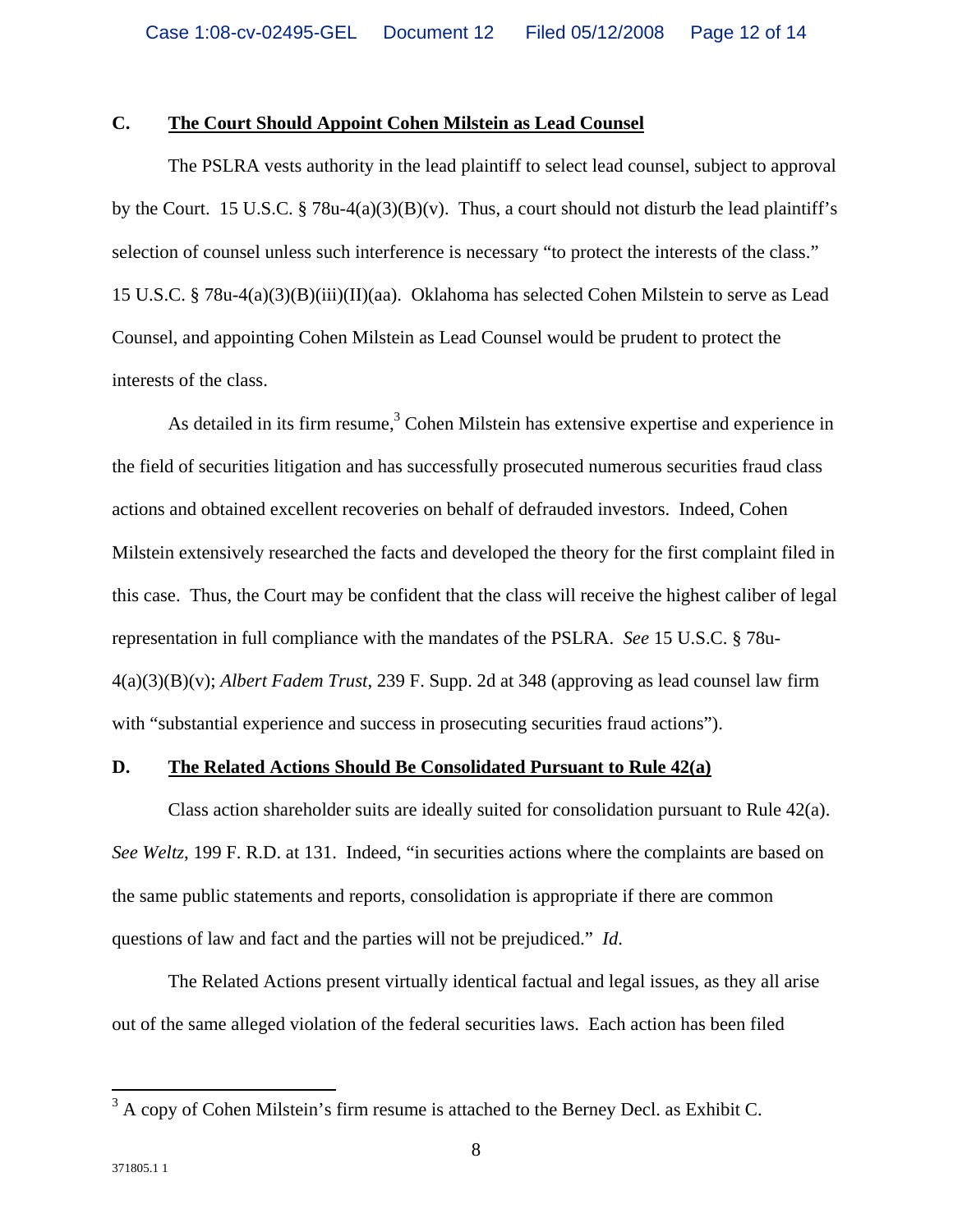pursuant to Sections 10(b) and 20(a) of the Exchange Act, involves substantially the same parties, and arises from the same underlying facts and circumstances. "The proper solution to problems caused by the existence of two or more cases involving the same parties and issues simultaneously pending in the same court would be to consolidate them under Rule 42(a)." *Hargett v. Alley Fed. Sav. Bank*, 60 F.3d 754, 765 (11th Cir. 1995) (quoting *Miller v. United States Postal Serv.*, 729 F.2d 1033, 1036 (5th Cir. 1995)); *see also Internet Law Library, Inc. v. Southridge Capital Mgmt., LLC*, 208 F.R.D. 59, 61 (S.D.N.Y. 2002); *Primavera Familienstiftgung v. Askin*, 173 F.R.D. 115, 129 (S.D.N.Y. 1997). Because these actions are based on the same facts and involve the same subject matter, discovery obtained in one lawsuit will undoubtedly be relevant to all others. Consolidation of the related actions is thus appropriate as common questions of law and fact predominate these actions. Fed. R. Civ. P. 42(a). Thus, consolidation is appropriate here. Accordingly, the motion to consolidate the Related Actions should be granted.

## **IV. CONCLUSION**

Based on the foregoing, Oklahoma respectfully requests that the Court: (i) appoint it as Lead Plaintiff; (ii) appoint Cohen Milstein as Lead Counsel; (iii) consolidate the Related Actions; and (iv) grant such other relief as the Court may deem to be just and proper.